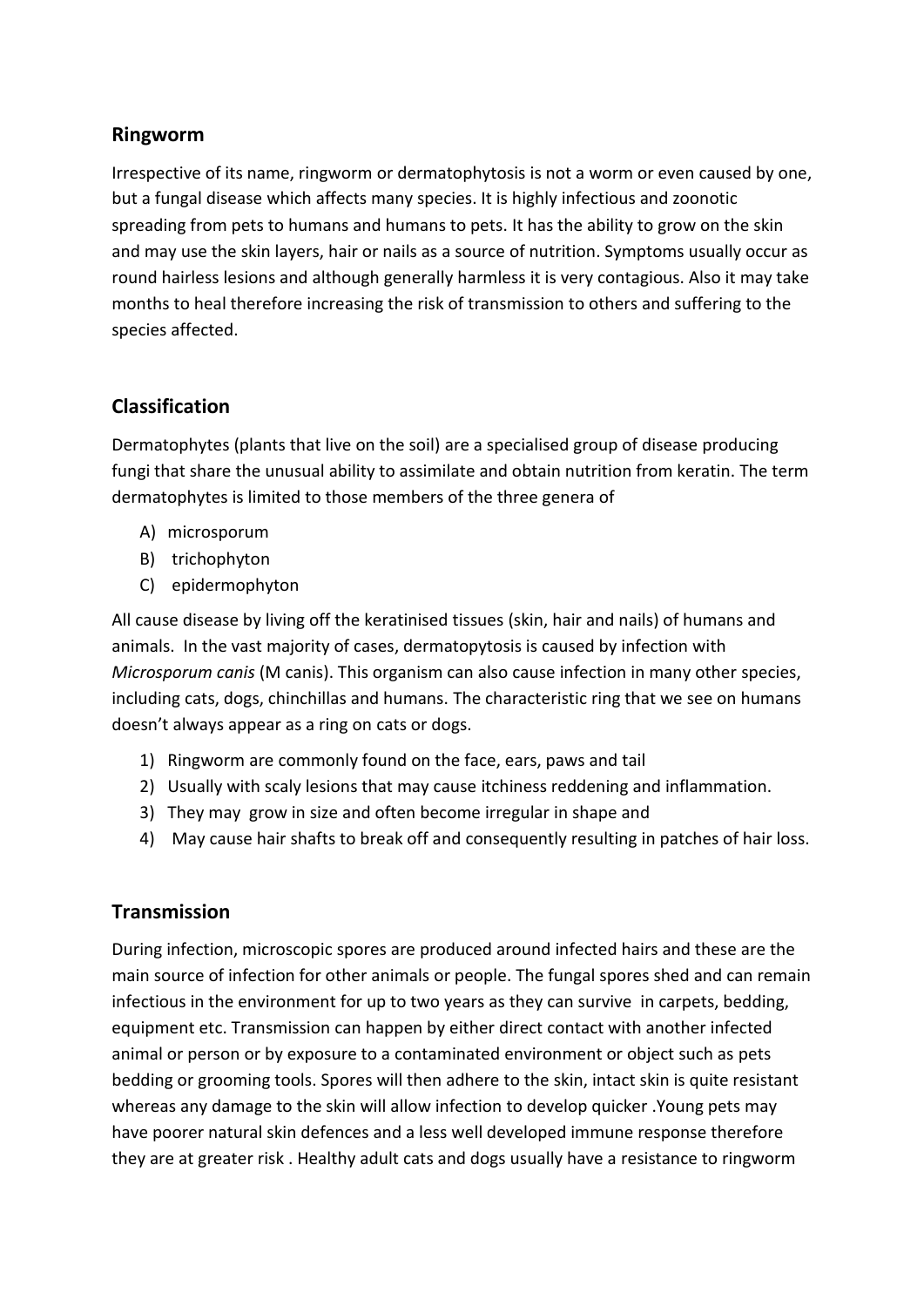being carriers but showing no symptoms. The incubation period for ringworm is typically several days to three weeks following exposure to the fungus and then about 10-21 days will pass before any lesions occur. But the duration of infection varies considerably between individuals. In some, short – lived self-limiting infections occur whereas in others, infection may continue for months.

## **Diagnosis**

.

The three tests most widely used for dermatophytosis are examination of hairs under ultraviolet light, direct microscopy, and fungal culture.

**Woods Lamp** – during infection with *M canis* a product is produced within infected hairs that cause them to fluoresce an apple green colour under woods lamp illumination. However only 50% of *Microsporum canis* will glow under the lamp, other dermatophytes infections do not result in fluorescence. For best results the lamp should be allowed to warm up for 5-10mins prior to use, and the animal should be examined carefully in darkened room.

**Microscopic diagnosis** -examination of skin and hair particles from a lesion of infected skin under a microscope to see fungal elements along with spores surrounding infected hairs

**Fungal culture**- is regarded as the most reliable diagnostic test. Skin scrapings from lesion and lab analysis to see what grows identifying the species of dermatophytes- the disadvantages are it may take up to 3 weeks to get results and occasionally, false negative fungal cultures are obtained, emphasising the significance of using the other diagnostic techniques in addition to culture.

# **Treatment**

If no treatment is carried out, ringworm will run its course in two to four months and the symptoms will resolve themselves. However, treatment is recommended to save your pet from irritation and to cut down the period of time they are contagious.

Treatment can be either systemic (antifungal tablets or liquid given by mouth) or topical (applied to the skin). Systemic therapy is generally regarded as the treatment of choice for dermtophytosis, also little information is available on the efficacy of adjunctive topical therapy. In most cases its best to use a combination of both.